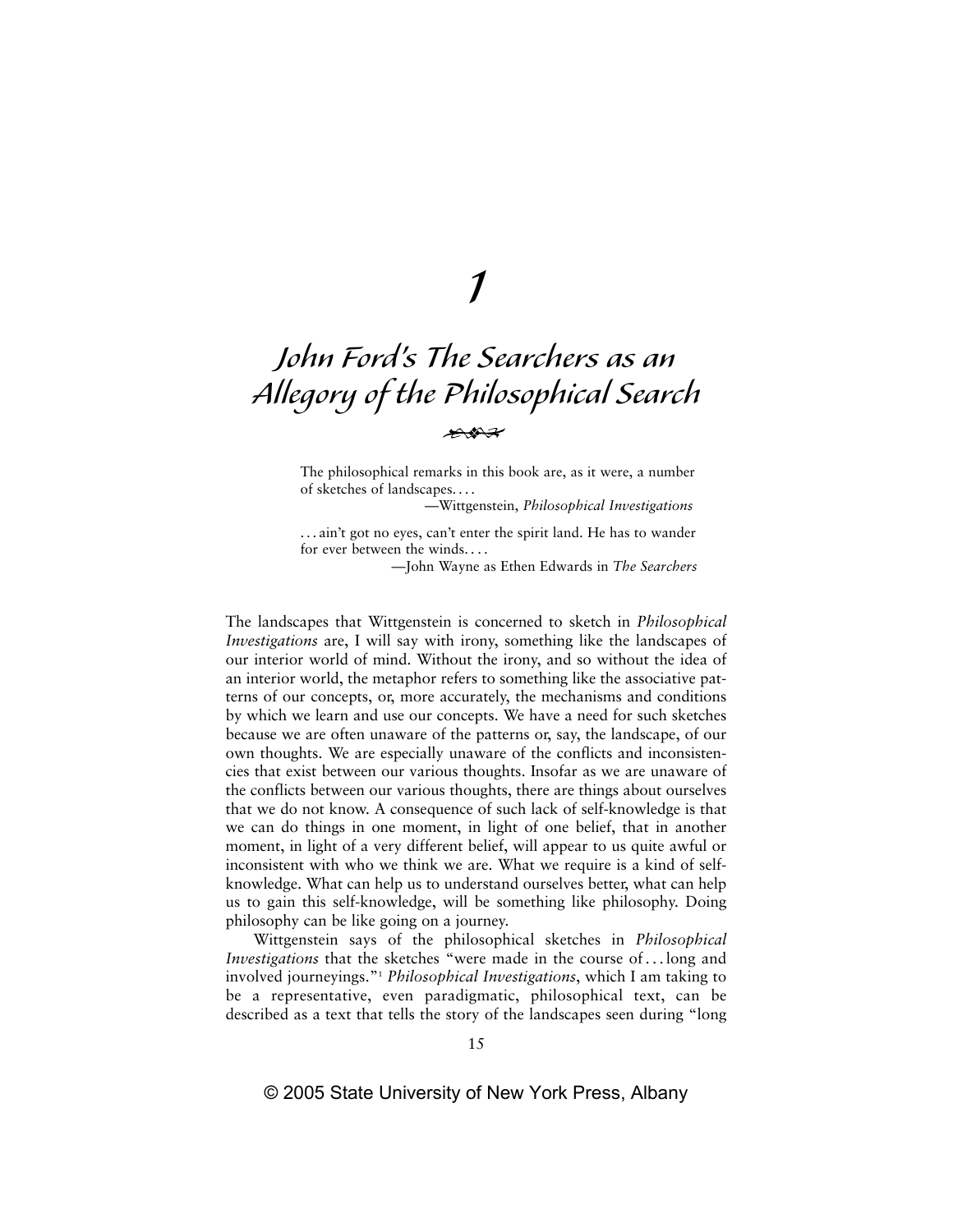and involved journeyings." I will argue that John Ford's *The Searchers* can be seen as telling basically the same story, of a landscape and how to pass through it, and that this story is the story of philosophy, broadly speaking. I will further argue that the goal of both stories is to move from a greater amount of confusion, anxiety, and unhappiness to a lesser amount; to progress from self-deception, despair, and a kind of madness to something like a condition of mental health and a sense of knowing how to go on. The problem begins as an epistemological one, of a landscape that is unknown or insufficiently known, and of how one might come to know it, have the eyes, to see it. It ends with the ethical consequence of providing some information that may be helpful to oneself and to others about how to get through that landscape effectively. Wittgenstein says, "A philosophical problem has the form: 'I don't know my way about.'" (§123). A philosopical solution shows me a way to go.

To start more directly with the film, the first shot of *The Searchers* is a tracking shot that starts in a darkness that is broken by the opening of a door. The door is opened by a woman, and the camera follows her shadow-outline in a movement from the darkened interior of a cabin through a doorway to the bright and vast landscape outside. The camera moves slowly forward to go through the doorway itself, still following the woman, to pick up in the distance the tiny figure of a man on horseback making his way through the huge landscape of Monument Valley (which is on the Arizona-Utah border, but, for purposes of the film, is Texas) toward the cabin from which we are watching him.

This opening is significant both cinematographically and philosophically. It is significant cinematographically as a framing device for the movie as a whole, and in its use of motion—a dynamic of space and time—on the screen that is peculiar to the medium of film. It is significant philosophically because of the philosophical issues it raises, issues that will be explored throughout the rest of the film, and which I will connect in this chapter with the work of Wittgenstein and Nietzsche, and more remotely, with Socrates and Aristotle. I am following Stanley Cavell's idea of reading movies as "spiritual parables."2 Cavell's point seems to be to see in certain movies suggestions on how to distinguish the truly needful from the wrongly assumed to be necessary. In Wittgenstein's terms, it is to determine "the fixed point of our real need" (§108).

*The Searchers* begins in darkness. Against Jean-Louis Comolli, who in his 1966 "Notes on the New Spectator,"<sup>3</sup> disparages the darkness and the dreamlike character of cinema theaters and (especially) Hollywood movies, Ford seems to intentionally invoke exactly a dreamlike condition. The whole opening structure of the film, in darkness with a door opening onto a whole other world—a structure that will be mirrored at the end of the film—parallels and invokes the structure of dreams. The movie itself is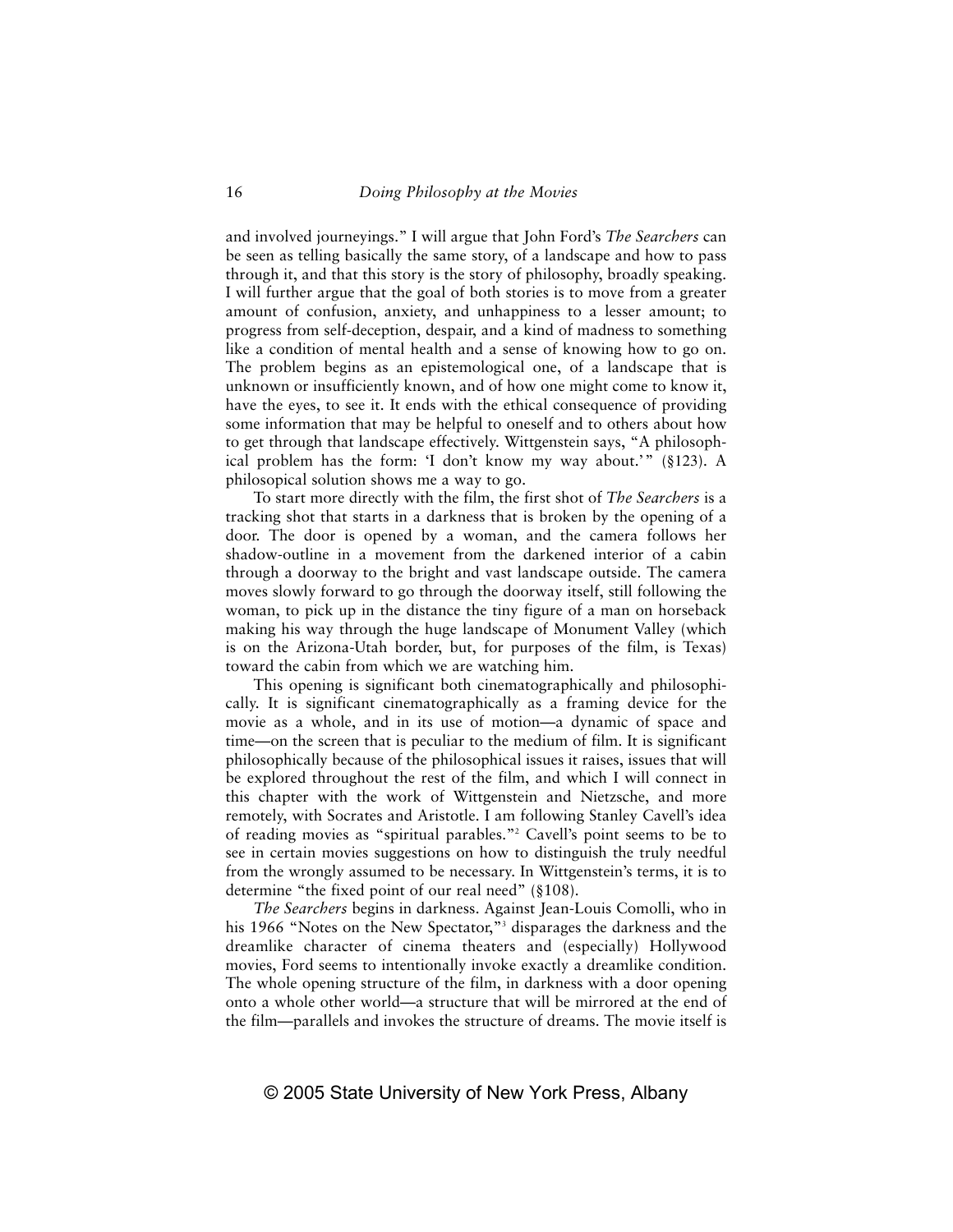in many ways dreamlike and seems to demand interpretation that follows the logic of dreams—with its repetitions, compulsions, multiplications of a specific character, and its sublime horrors. Where Comolli sees the darkness and dreamlike character of movie theaters and Hollywood movies as escapist and antilife,<sup>4</sup> Ford seems to invoke just those characteristics in order to clarify and expose certain aspects of life.

The opening movement from darkness to light, from inside to outside, is a kind of metaphysical inversion, representing a movement from the daylight world of clarity and consciousness into the darkened, murkier world of mythic dream-life. The issues that will be dealt with in *The Searchers* will be issues that are associated with dreams, primal issues of sexual desire, desire for power and control, fear, terror, and the need for revenge as a way to balance these various, often conflicting forces in us. Our reactions to these forces, like our reactions to the events of the movie, will also be conflicted.

In *Philosophical Investigations*, Wittgenstein describes the problems he is addressing as having "the character of depth" (§111) and adds that they arise from "deep disquietudes." He says that philosophical problems have the form, "'I don't know my way about'" (§123), and he once wrote, "When you are philosophizing you have to descend into a primeval chaos and feel at home there."5 Doing philosophy for Wittgenstein, is like a kind of sickness (§255, §593) and can look like a kind of madness.<sup>6</sup> Wittgenstein himself often seems to be conflicted about the role and nature of philosophy in his insistence both on the need to put an end to philosophy and on the fact that what he is doing *is* philosophy and is needed. What in fact he is pointing to, however, is our own conflicts with philosophy. Philosophy begins for us with the desire to know and make sense of things, but can move quickly to an avoidance of knowledge, to an avoidance of understanding (Wittgenstein describes this phenomenon in terms of "an urge to misunderstand" [§109]) that takes the form for Wittgenstein of metaphysics, which, for Wittgenstein, is a sure sign of philosophy going wrong.

Nietzsche sees dreams as the origins of metaphysics, but his analysis is ultimately quite similar to Wittgenstein's. Dreams provide the excuse, but the motivations to derive metaphysics from dreams are, says Nietzsche, "passion, error, and self-deception."7 The problem is to undo the internal conflicts that we have by recognizing our self-deceptions, to see clearly "something that is in plain view." One solution is to map out the landscapes in which we got lost in the first place. This, I propose, is the work that both Wittgenstein (as a representative philosopher) and Ford in *The Searchers* are doing.

*The Searchers* begins with movement, the movement of the camera, the movement of the woman, and the movement of the rider across the landscape. There are no words spoken throughout the opening sequence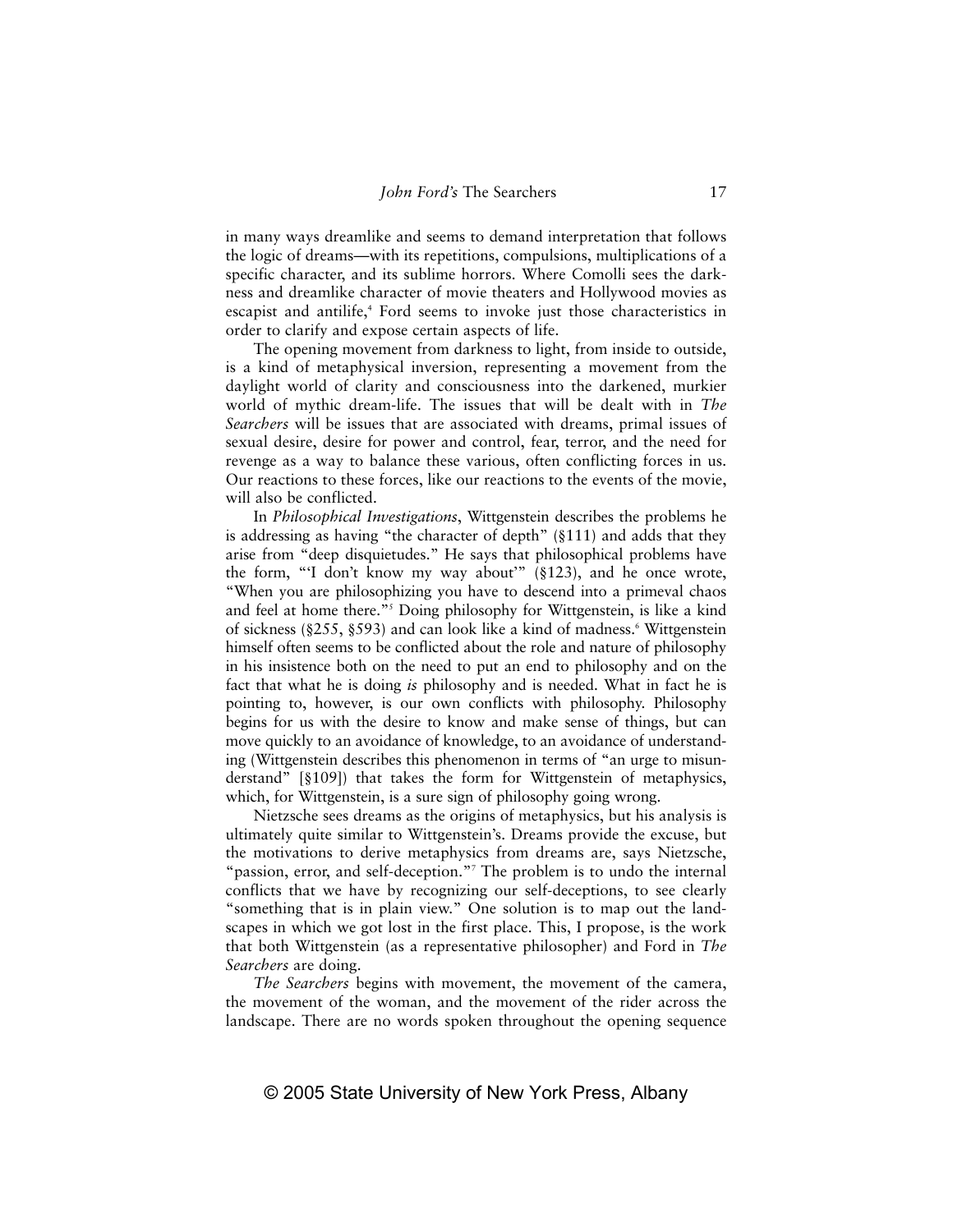of shots. All of the movements are human, and against the still background of the awe-inspiring landscape of Monument Valley. The immediacy of our engagement in the scene has to do with the medium of film, the motion that it can command. In a real sense we in the audience are engaged in this scene in ways that are similar to the ways that the woman is. We are similarly curious, edgy, and threatened in this immediacy. We are not threatened physically, but emotionally. Whether this man who appears to be moving toward us is coming with death or love in mind, we are committed by our presence in front of this drama to some emotional response, and we must prepare ourselves emotionally for how this situation will resolve itself. Given the genre, the sudden outburst of violence is as much to be expected as some touching reunion. We are not passively watching, but actively engaged in the situation, much in the way the woman herself is, with a kind of anxious anticipation we scrutinize the scene, the manner of the approaching rider, for clues about how to respond to this approach. By virtue of this motion across the screen the boundaries between film world and viewer world break down. Because of our own emotional commitments, we are in some real sense as much out on that porch as the woman is, and similarly anxious to learn what bodings this traveler across the land brings.

The fact that this movement is against the background of Monument Valley is surely significant. There is something decidedly uncanny about the place, especially in the panoramic vistas that Ford gets on film. These vistas effectively maximize the possibilities of film that Panofsky defines as "dynamization of space" and "spatialization of time."8 The mesas and buttes of Monument Valley are both anachronistic and proleptic, speaking simultaneously of time past and of time to come, and hence, of the transformations that occur in space across time. In their simultaneous invocation of time as past and as future, they seem outside of time altogether, commenting on the nature of time *sub specie aeternitatas*. The monuments of Monument Valley are things out of the past, things that attest to an altogether different landscape that was there in the past. The surrounding red desert landscape attests to the future; the monuments are crumbling as we see them, each one surrounded by a ring of its own detritus. It will not be long, in geological time, before they will all be gone, leveled as just more pulverized dirt in a vast and flat landscape. These buttes and mesas invoke the central problem of our lives, the problem of how to occupy space in time—how to maximize the time that we have, what we must do to make the time of our lives worth living.

Ethan Edwards, the protagonist of *The Searchers*, is clearly identified with these monuments in the opening shot. He is first seen as a barely identifiable figure moving between the flat scrub-covered land and the towering monuments in the distance. The monuments of Monument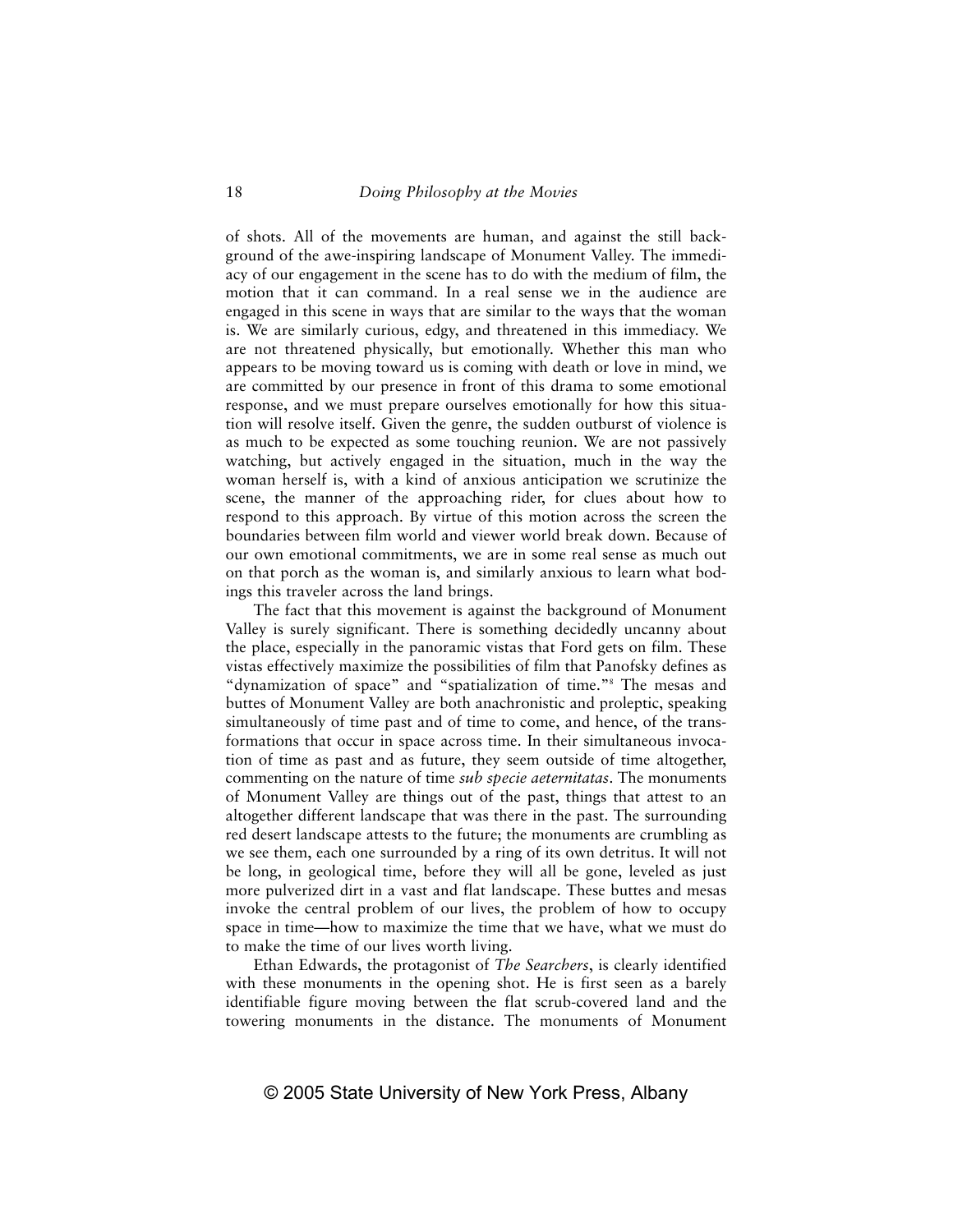Valley are things out of the past. He is similarly atavistic. Ethan speaks in phrases that invoke his atavistic, almost atemporal condition—he denies being Methuselah, suggesting by that denial that he might be mistaken for Methuselah; his habitual refrain is "That'll be the day," a phrase which suggests that that said day will never come. He compares his own relentless search to "the turnin' of the earth" which suggests time taken on a fairly broad scale. Ethan Edwards, played by John Wayne, is a figure caught in time, between an old order and a new order, and it will be this conflict between the old and the new order that will contribute to the tragedy of Ethan's life. This is a great theme of Ford's work, the figure that is caught between the old and the new order of the world, and one that will be readdressed even more darkly, and again with John Wayne as the protagonist, in *The Man Who Shot Liberty Valance*. As a figure in this nexus of time, and of course we are all such figures, it will be something out of the past that will haunt Ethan to distraction and will determine his future. What haunts Ethan, I will argue, is not just his love for Martha and the violence that was done to her by the renegade Comanches, but it is also the violence of the world, that the world is a violent place, and that we are too passionate and violent in it, that distresses Ethan. The world is as indifferent to this human violence as those monolithic monuments. It is to this condition, to stand outside the human and be indifferent to it, that Ethan himself, uselessly, aspires. This is an apiration because his actual condition is one of longing and vulnerability with respect to some very specific people, most notably Martha, the woman in the opening scene and his brother's wife. The primary conflict in him that the movie explores is his despair and helplessness with respect to this violence in the world, and his own need and desire to participate in it.

The role the monuments of Monument Valley play in *The Searchers* may most usefully be described as diachronic, metonymically standing for the changes that occur across time, the changes that, in fact, constitute time. It will be the changes that occur in Ethan across time that the movie will track. The changes in Ethan that the film will record will also involve a kind of breaking down. Ethan's ferocious isolation and independence will crumble a bit in favor of something like, but will not exactly be, assimilation. He will still stand alone at the end of the movie, but some of his independence as well as some of his antagonism toward the world will have been surrendered, and surrendered voluntarily, in favor of a quieter and longer-lasting good—the good of the community. His future and the future of those like him are prefigured in Ethan's capitulation, like an allegory of a Nietzschean genealogy. The strength of the strong becomes a weakness and is no longer sustainable. Only through a certain kind of capitulation, only through a reliance on community, can we survive in so hostile a world.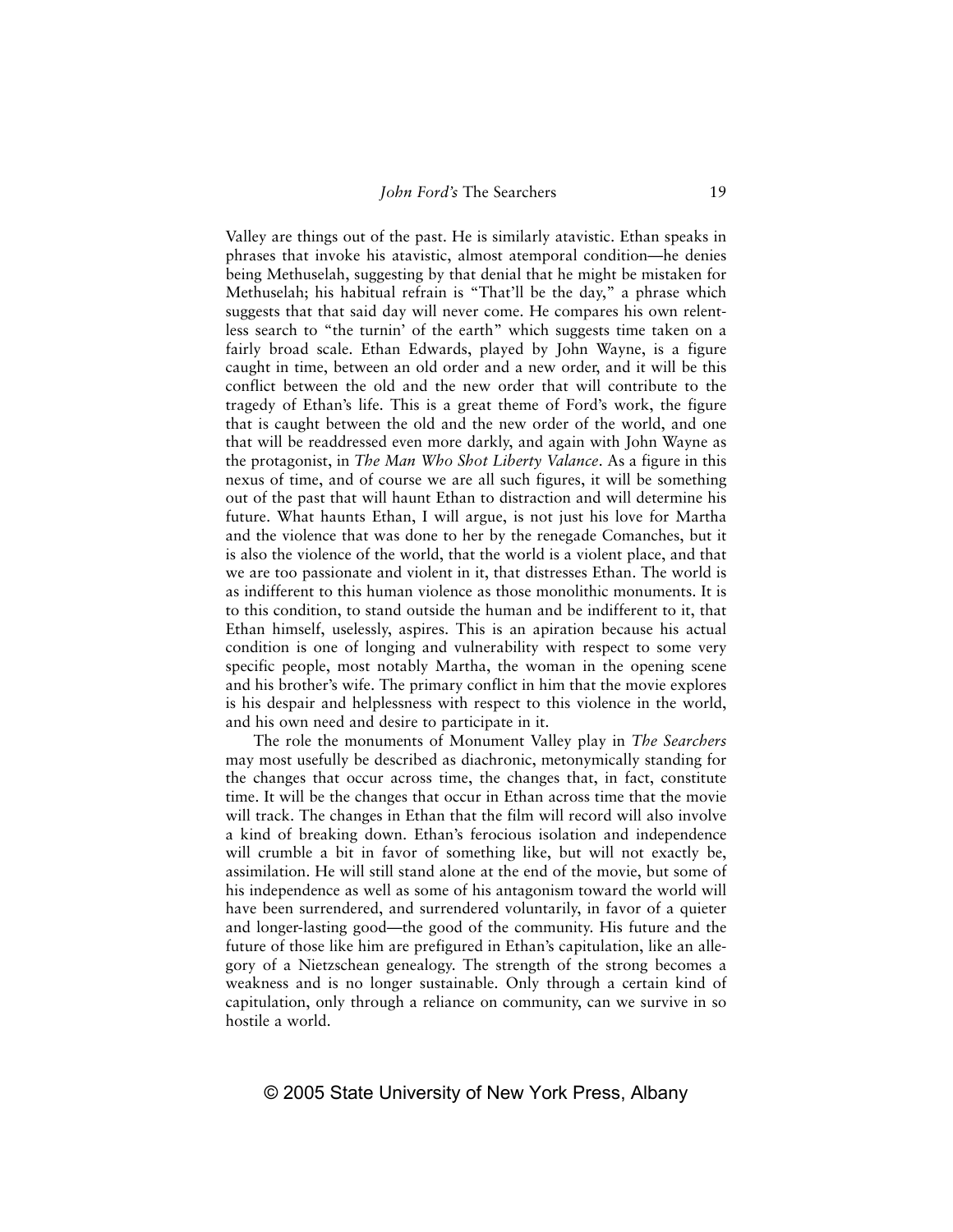This ethical move, within the context of the movie, to affirm some community association over absolute and solitary individualism is made, ironically, by means of a revolt against the movie's own genre (which itself signals the philosophical). *The Searchers* is commonly regarded as a 'revisionist' western.<sup>9</sup> To say that it is "revisionist" is to say that the film reflects a reevaluation of, or a reflection on, the old version, the old vision of western life. From this reexamination, this reflection, we get a new vision, a new version of how, in this case, the West was. Clearly this new version is as fictional as the old version—it is just a film after all, a story; but also, presumably, the term *revisionist* suggests some kind of progress, some kind of direction, so that the new vision is not just a different vision but somehow a more accurate, truer vision of how the West was.

The old vision of the West was a vision of the world divided into good and bad men. The good men were either all good, or else so basically good that any shortcomings could be attributed to some pressing and obvious constraint. What makes *The Searchers* revisionist is that its protagonist, I will say its hero, is, at best, a morally ambiguous character. He is hyperaggressive, violent, criminal, angry, insensitive, and a blatant racist. For all that, however, there is something attractive about him and we certainly identify with him. We identify with him from the beginning, in part, because we do not know those things about him yet; we identify with him in part because all we do see of him at the beginning is that he is (mostly) warmly received by his brother's family; and we identify with him in part because the character of Ethan is played by John Wayne. We are able to sustain our identification with him because of his obvious strength, which circumstances clearly require, and because the bad things in his character seem to be in response to even more horrifying contexts. But he is a hard man with a hard heart, and he does not seem to be motivated, at least throughout most of the film, by any code of kindness or goodness. He is not like Roy Rogers or the Lone Ranger; he is not even like Shane. This is a different story from those and it is a story that seems to have progressed beyond those, in terms of its complexity, and because of its complexity, in terms of its verisimilitude. Certainly the hardness of the old West must have produced more hardhearted angry men like Ethan than golden-hearted masked men. To be revisionist involves a reexamination of an old picture, an old myth, and then a re-creation of it into a new form that is, in some sense yet to be determined, truer.

This process of revision itself parallels the philosophical process. Philosophy begins with a revision, call it reflection. To begin to do philosophy is to begin to see things in a new way, to begin to reflect. To begin to reflect is to begin to see what is ordinary as something extraordinary, and to move from that sense of wonder at the presence of the extraordinary to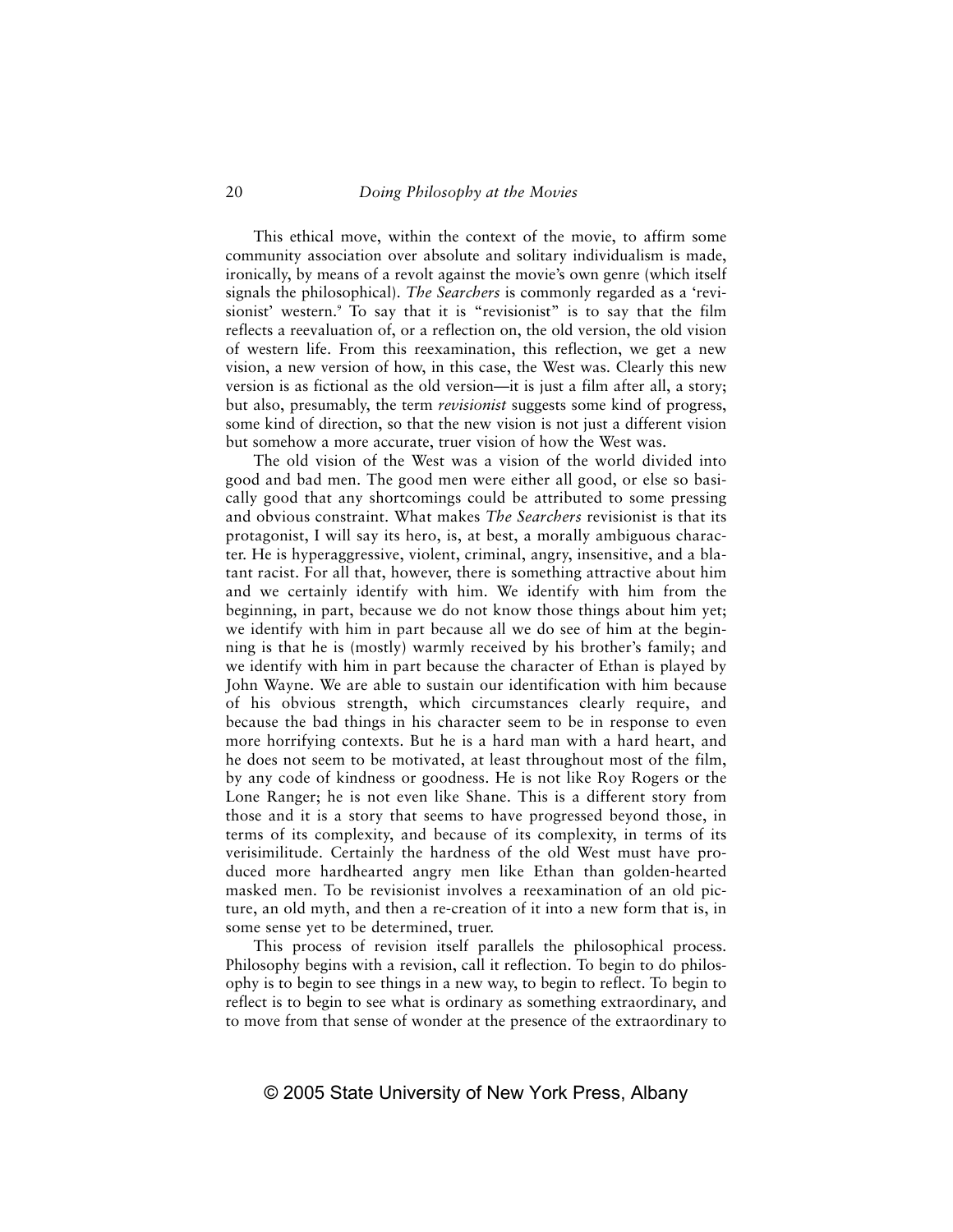giving some kind of account of it. It is from this process that philosophy gets associated with depth. The philosophical move from the ordinary to the extraordinary, and then the further move to give some kind of (ordinary) account of the extraordinary, is a move to get to the bottom of a thing, to move from its appearances to what it truly is. The philosophical discovery, perhaps the philosophical supposition, is that there is more going on than there appears.

I see the story that John Ford tells in *The Searchers* as an allegory for the story I am telling here about philosophy. I want to argue that not only is *The Searchers* structurally and allegorically like a text of philosophy, but that it is structurally and allegorically like the very best philosophical texts. Structurally, *The Searchers* is complex. It is and is not about what it appears to be about. It appears to be a story about revenge, and it is and is not about revenge in just about the same proportion that *Hamlet* is and is not about revenge. It is a story, I am saying, that has depth.

What is deep in *The Searchers* is not just what it has to say about the human condition, but also the way in which the movie is structurally composed to elicit a very specific kind of understanding from us, an understanding that is nothing if not philosophical. The plot of *The Searchers* is actually quite difficult to recount with any detailed accuracy because much is suggested and little is confirmed. There is a suggestion that Ethan is, or was, in love with his brother's wife; that he is a deserter, has stolen money, was, himself, perhaps, married to or loved an Indian woman; is, perhaps, tied by some blood-tie to his fellow searcher, the young Marty (a possibility Ethan repeatedly denies).<sup>10</sup> The very broadest outlines of the story are not much clearer. It is not entirely clear what Ethan and Marty are searching for—whether it is Debbie, Ethan's youngest niece, or Scar, the Comanche chief who abducted her. And if it is primarily Debbie they are looking for, it is not clear what they propose to do with her. It is suggested at one point that Ethan proposes to kill her to keep her from becoming (or being) a Comanche's wife, in which case Marty proposes to keep him from doing that. The result of these uncertainties is that we, as viewers, become hypersensitive to signs, to indications that might fill in the mysteries presented by this story. We are compelled to be on the lookout for subtle forms of additional information. We are forced to accompany the searchers *as* searchers. We are compelled to become philosophers.

Part of this philosophical work will be to recognize and acknowledge some of the odd and dreamlike associations in the movie. The movie is constructed in haunting parallels that conform to a kind of dream logic, and many commentators have interpreted the events of the film along such lines. Ethan's enemy, the renegade Comanche chief, Scar, seems to be Ethan's own symbolic wounded savage other; Marty and Debbie versions of his good and more innocent self; old Mose, his tipped into genuine, but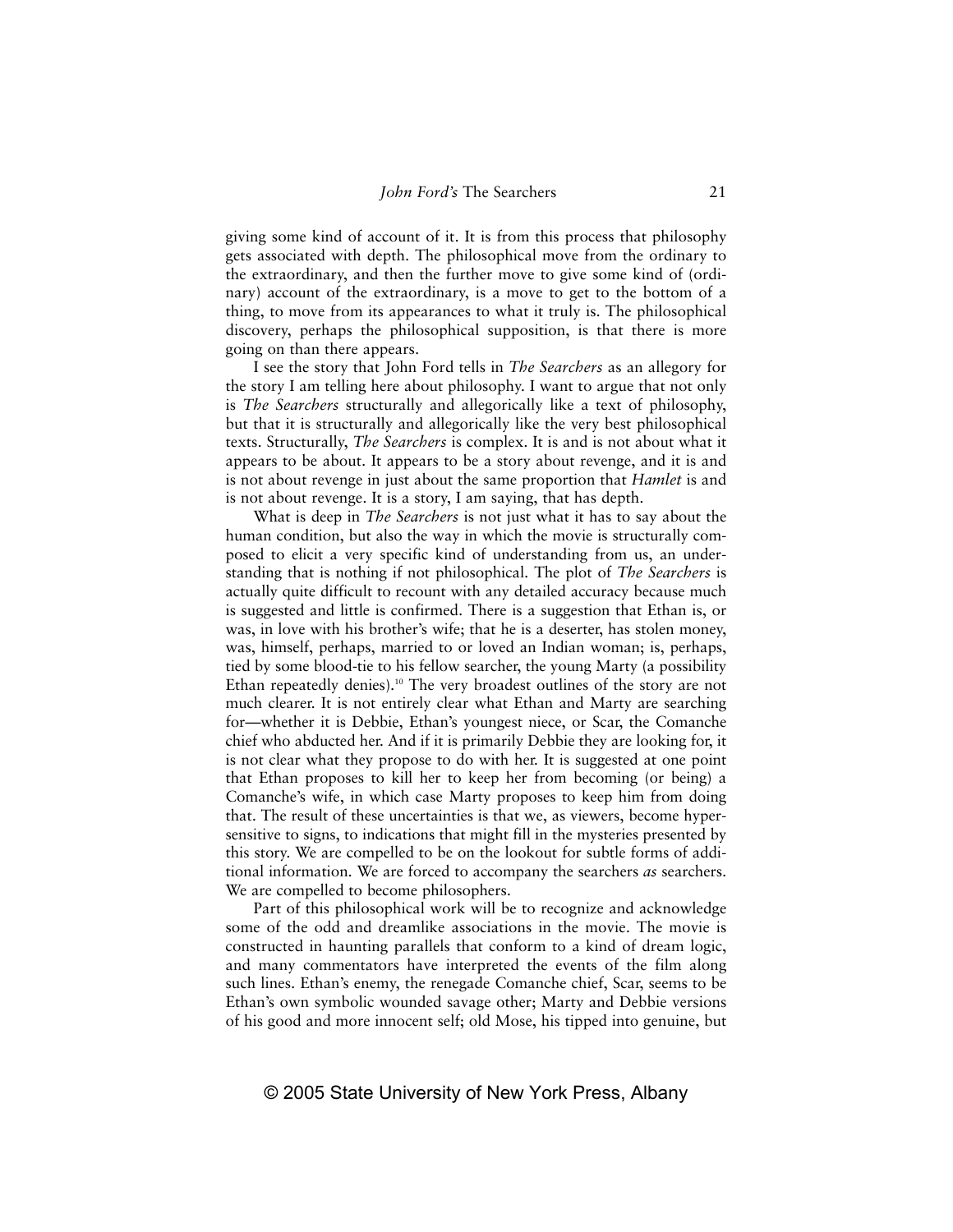gentle, madness self. The romance between Marty and Laurie seems to be a symbolic playing out of the possible histories (good and bad, possible and actual) of the romance between Ethan and Martha (who will become his brother's wife). Scar will steal and kill the settler's cattle, Ethan will kill the Indians' cattle (buffalo). Scar will kill Ethan's brother and have sex with his brother's wife, Martha (an enactment, apparently, of Ethan's own secret desires), Ethan will steal and try to kill Scar's wife (Debbie), soldiers will kill Marty's Indian (accidental) wife, Look. The relations are too complex, and too complexly rendered, to yield any simple account. They seem to demand a more interpretive response from the viewer in order for the viewer to even begin to make sense of all that goes on in the movie. This defiance of easy assimilation, this insistence on interpretation, has the character of the outrageous that Cavell attributes to philosophy, in gen $eral<sub>1</sub><sup>11</sup>$  and signals the promise of something more than mere entertainment from the movie.

One can say almost axiomatically of the character of Ethan that he lives in the presence of absence, hence his need for the eponymous search. What is absent, however, is considerably more difficult to specify. Minimally, one might say that what is absent for Ethan is satisfaction. Whether he wants to kill Debbie or save her, whether he needs most to find her or to find Scar or to find both, at the very least we can say that he is not happy the way he is, and that he is determined to find some kind of satisfaction that is currently lost to him, but which he clearly believes he can at least minimally achieve. The way the ethical is related to the epistemological here is that Ethan does not know what he does not know, and this blindness leads him to want to do what, when he has more insight, he will not want to do, what he will recognize as wrong. To say it most simply, he thinks he knows what he is doing but he does not, and he sees that by the end of the movie.

This is progress, epistemological as well as ethical. What was absent for Ethan is ultimately a kind of knowledge. Just what kind of knowledge was absent, and what it might look like to acquire some of this knowledge is the point that the movie has to make. The failure of Ethan's life, the tragic flaw that makes him such a sad, solitary hero in the movie, is this lack of knowledge.12 The great irony of the movie *The Searchers* is that the great searcher, Ethan, the man who says, "I'll find 'em, as sure as the turnin' of the earth," is really a flawed searcher, a sometimes poor reader of signs. It is his failure to recognize the original Indian trick to lure the men away from the farmhouses, and then the peculiar trail left by the ledaway cows (a peculiarity noticed by the neophyte Marty), that leads to the horrible disaster of his slaughtered family and abducted niece. The search itself takes him five years, and it is not even Ethan who ultimately finds Scar, but crazy old Mose.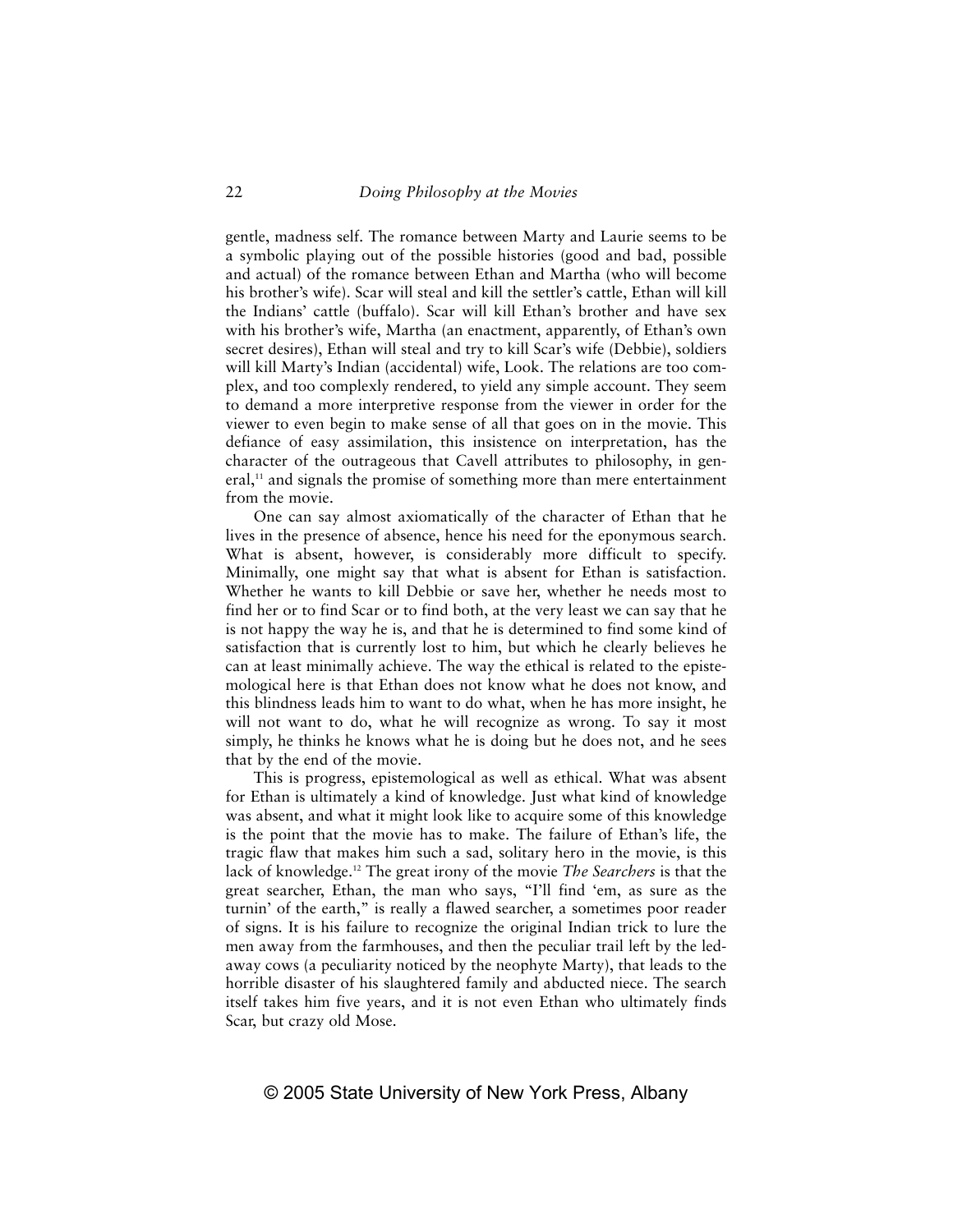The irony of his failure as a searcher is compounded by the fact that in many ways he is a very good searcher. He is better at reading signs, at assessing situations, and generally knows more about what is going on in every situation that occurs than any other character in the movie. We are constantly surprised by how much Ethan knows, by how little seems to escape his notice. Most surprising of all is how much he knows about Indians, the Other for whom he proclaims his greatest hatred and contempt. He knows not just about their intimate customs, such as how they marry, but also speaks their languages, even that of the most hated of all Indians, the Comanche. What he misses, however, end up being the most important things. Perhaps the ultimate irony of his failure as a searcher is his failure to identify the true object of his search. Ethan does not really know what he is looking for. We know this because what he finds in the end has nothing to do with the thing he was searching for all of those years, and yet it is the only thing that can really put some kind of end to his searching.

All of this suggests some ambivalence, some conflict in the character of Ethan. The fact that Ethan is at odds with himself correlates with the very first image of the film, the contrast between inside and outside.13 The opening sequence, again, begins in darkness, a darkness that we will discover is inside, and moves to the bright, vast, open space of sky and land of Monument Valley that is outside. The association of Ethan not only with the monuments but also with outside in general is further emphasized by the shots of Ethan inside the cabin. Inside the cabin it is cramped, the ceiling is too low, the space too confined for the presence of Ethan along with the rest of the family in the little living room. The camera angle is from below shoulder height, which emphasizes the closeness of ceiling and walls of the room. There is an inescapable feeling that Ethan does not belong in there, that he literally does not fit in there. What we desire for him, and for ourselves, is that he should return to the outside, that he should go out once again among the buttes, the wide-open spaces, and that we should be able to accompany him there to see what adventures he will encounter. Knowing the logic of westerns, we expect something like that, indeed, we will it. The only question is, what will it take to get him back out there now that he has apparently returned to what there is of his family, of his home. Well, we will see soon enough what will get him back outside, back to the outdoors.

We want him out of the cabin, we will it, and what it will take to get him out will be the destruction of his family and this home—which suggests that we willed that, too. The subtlety with which Ford sets up the complexities of the opening sequence of *The Searchers*, it seems to me, rivals the subtlety and the complexities of a Socratic dialogue. Ford compels us to respond in a specific way, just as Socrates compels his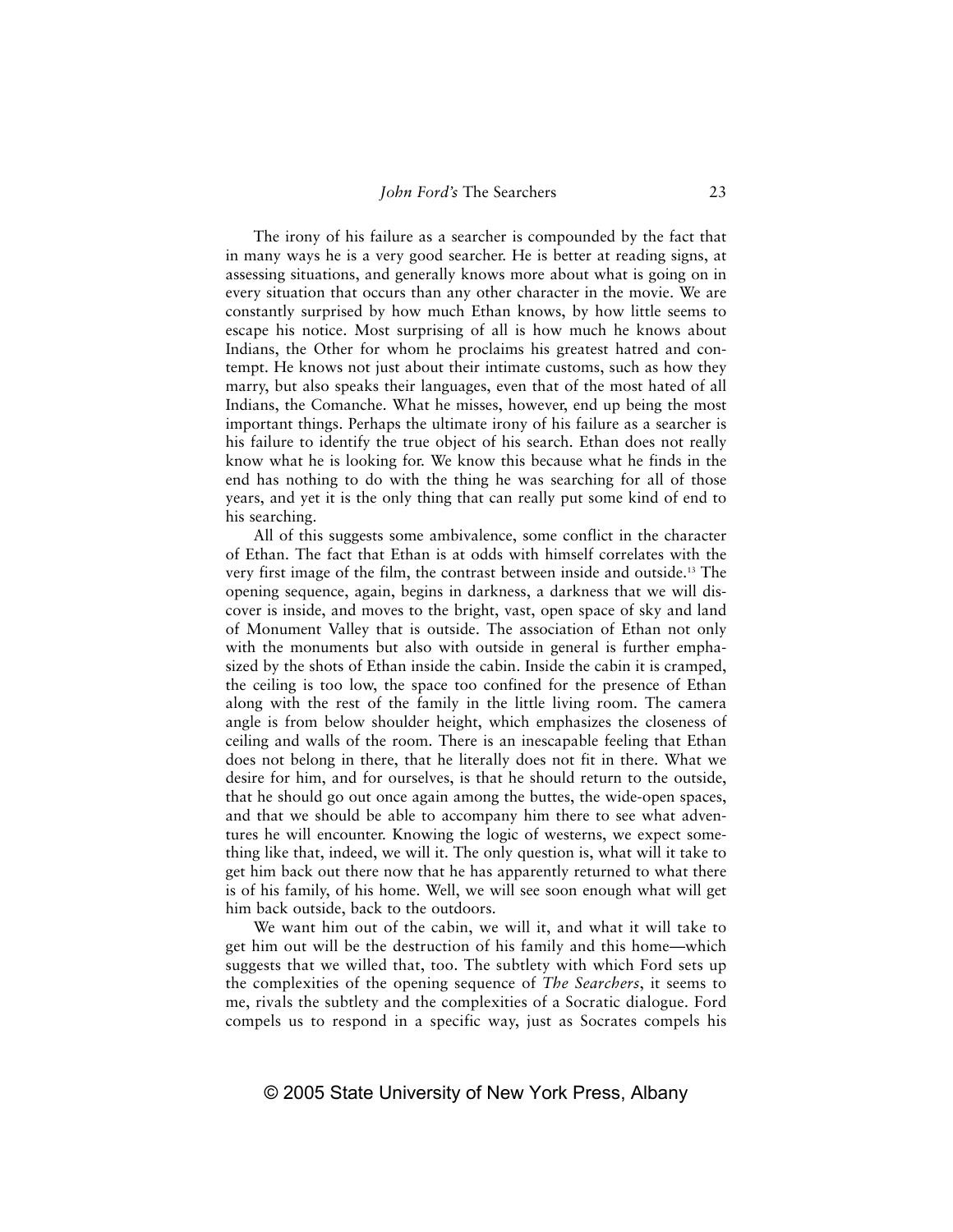interlocutors to a specific response, by means of an appeal to our own considered and unconsidered commitments. Ford asks us, in the language of film, "Do you want Ethan to leave?" just as Socrates asks Euthyphro, "Is it pious because the gods love it or do the gods love it because it is pious?" They ask in order to show us what our own beliefs and desires commit us to. In addition, Ford compels us to identify with Ethan—not just with his sense of loss, but also with his overwhelming sense of guilt, which will compound his horror of the events that occur and fuel his maniacal determination for vengeance. Just as we, in willing Ethan out of the confines of that house, will the destruction of his family, so does Ethan, in his obvious desire for Martha, (his erotic desire for Martha), subconsciously will to do exactly the things that Scar in fact does do, i.e., destroy Ethan's brother and his brother's children so that he can have Martha, sexually, for himself.<sup>14</sup> He does not really want his brother and his brother's children killed, Martha raped and murdered; and yet, the lineaments of his secret desires are no doubt present. And so must ours be; our wanting Ethan's escape from the confines of that house, from family and community, to some wide-open adventure, make what happens to Ethan's family the lineaments of our desires as well. It is because of this that the scene in which the family is becoming aware of the approaching Comanches, which culminates in Lucy's scream, is so terrifyingly horrible. There is no explicit violence shown, and yet we supply all the violence that the scene could hold, and our complicity in the impending violence, along with our ready, if not eager, reconstruction of it, is the source of the extreme horror that the scene evokes.

When there is a decision to be made about whether to side with the resigned wisdom of Mrs. Jorgensen, who asks Ethan to spare the boys and not seek vengeance, or to side with the vengeful fury of Ethan, we do not hesitate, or if we do, we do not for long. Ethan's emotions at this point are our emotions: guilt, resentment, the desire for revenge. The fact that Ethan will, throughout the course of the movie, repeatedly take these emotions more seriously and base his actions on them more completely than we feel comfortable with will in a sense be the lesson that the movie has to teach us—how to find the place where we will feel comfortable with our own commitments, where we will be at peace with ourselves. The themes of guilt, resentment, and revenge fall clearly within the demesne of Nietzsche, and it is to him that I would now like to turn.

The origins of guilt, resentment, and revenge are quite complicated in the genealogy offered by Nietzsche, but in one relatively clear and brief passage from *On the Genealogy of Morals* Nietzsche ties their origin to suffering:

For every sufferer instinctively seeks a cause for his suffering; more exactly, an agent; still more specifically, a guilty agent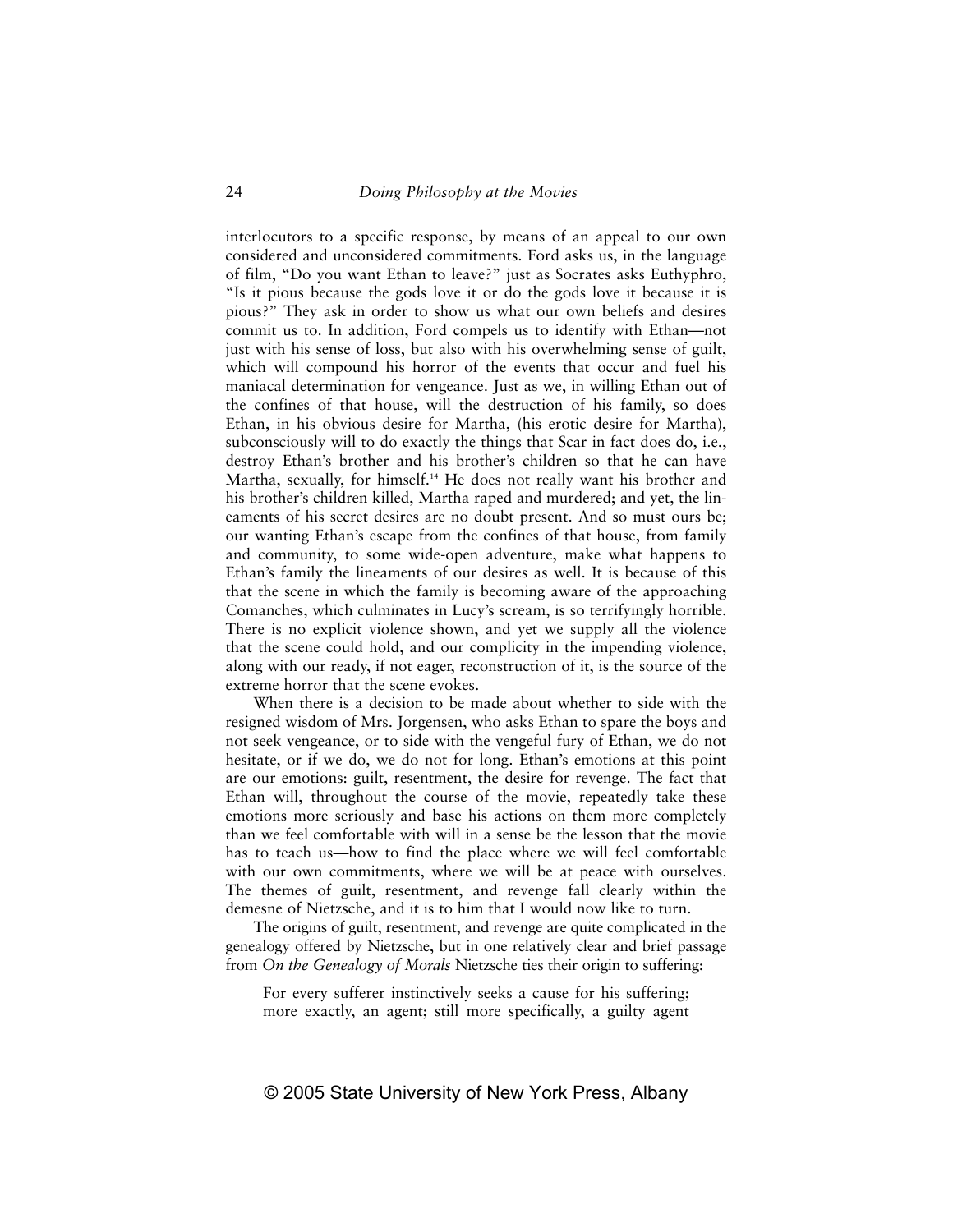who is susceptible to suffering—in short, some living thing upon which he can, on some pretext or other, vent his affects, actually or in effigy: for the venting of his affects represents the greatest attempt on the part of suffering to win relief, *anesthesia*—the narcotic he cannot help desiring to deaden pain of any kind. This alone, I surmise, constitutes the actual physiological cause of ressentiment, vengefulness, and the like: a desire to *deaden pain by means of affects*. 15

For Nietzsche, resentment and vengefulness are a response to pain. The most resentful and the most vengeful are those who have experienced the most pain.

By a Nietzschean analysis, Ethan's real motivation is less viciousness than sensitivity. His resentment, hence his vengefulness, is an attempt at a kind of anesthesia because he is too sensitive. He cannot, like most of the settlers, finally accept and accommodate this violence, this loss, this cruelty in the world. In his pain, he finds one to call guilty, namely Scar, his own secret Other, and sets out to exact revenge on him. Ethan stands outside of society, in part, because he will not be placated, and to be placated, to be accepting, is precisely what society demands of us.

Nietzsche speaks explicitly to this inside-outside dichotomy: "One lives in a community, one enjoys the advantages of a communality. . . , one dwells protected, cared for, in peace and trustfulness, without fear of certain injuries and hostile acts to which the man outside, the 'man without peace,' is exposed...since one has bound and pledged oneself to the community precisely with a view to hostile acts."<sup>16</sup> This description of community is considerably more idyllic than that found in *The Searchers*, but the basic dichotomy remains. Ethan is "the man without peace." He cannot live within society because he cannot accept the diminishment of self that that would require, he will not be placated, and so he cannot live among those who will be. But he cannot exist completely outside society either in the very Aristotelian sense that he is a human being. Human beings naturally have a need for human contact and society. We need communal associations for some basic level of satisfaction, hence Ethan's original return to his brother's homestead. Ethan's guilt derives from his attempt to return to society, to join his brother and his brother's family as a kind of capitulation to his own need for community, without the recognition or the acknowledgment of the responsibilities the satisfaction of that need will require. He attempts to return to society with his whole independent and violent self intact, and violence immediately follows upon his arrival. The violence is certainly associated with his arrival, even if only as an expression of his own unconscious desires. Nietzsche's analysis of guilt is that it is tied to the mnemonics of the punishment that a society will inflict on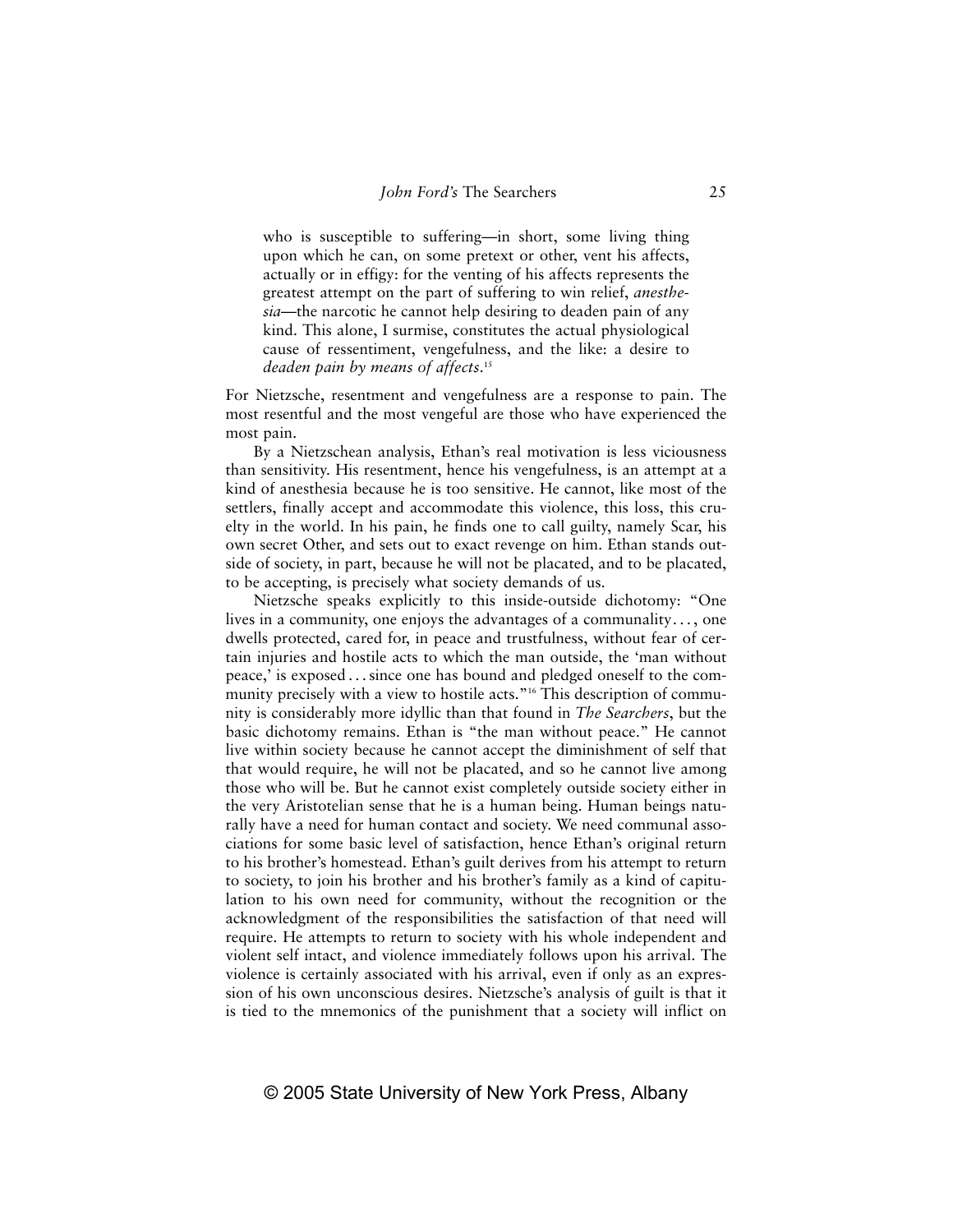those who do violence to it. One way or another there was going to be some violence that came along with Ethan, and, in some sense, he must have known it.

The tension between being a member of society or standing outside of society; of being true to oneself or being true to one's community; between solitude, alienation, and restlessness or conformity and the repression of one's desires and hostilities is a tension that characterizes not only Ethan, but also Nietzsche's conception of the philosopher. It is a tension, clearly, that we must all negotiate, but it is the special job of the philosopher to delineate the landscape of this territory.

For Nietzsche, as well as for Wittgenstein, the philosopher is one who necessarily stands outside of society, but he or she does so for the sake of society.<sup>17</sup> The philosopher must stand outside of society in order to understand the forces that impinge upon us as members of a society, of a community. From inside we do not see; we conform and abide. It is only by going outside that one gets a perspective on what those forces are that demand conformity and abiding. By exempting oneself from those forces in order to examine them, one also exempts oneself from all the advantages of society, of being a member of a community. Philosophy is done for the sake of the community because without someone observing and tracking the unseen forces operating in a society, the society is blind. Without philosophy society moves forward through new situations, new crises, new economic as well as new ethical conditions without any sense of where it is going. The philosopher martyrs his or her communal self upon the altar of the community. The philosopher looks at the unlookable, sees the unseeable, and suffers a terrible suffering in isolation for what he or she has seen in order, in some sense, to spare the community those sights, but also to offer alternative visions to help guide the community.

In many ways, Ethan parallels this Nietzschean (and Wittgensteinian) vision of the philosopher. He repeatedly, within the context of the movie, sees unbearable sights, and protects others from seeing them. His life as a whole is a kind of martyrdom to the full expression of the feeling of outrage toward the violence that is endemic in the lives of all of those members of the community of settlers in the movie. Early in the movie Aaron tells Ethan of all those who have given up. The movie itself is the story of the price those who have chosen to stay must pay to stay—the price not just of sons and families, but also of passive acceptance of violence and repression of their own impulse to respond to violence with violence. Ethan's martyrdom serves to spare the remaining settlers having to give active vent to their outrage, and the resolution of his outrage will offer a kind of paradigm for constructive healing that can serve as an example to the community as a whole. The remaining settlers enact a quieter martyr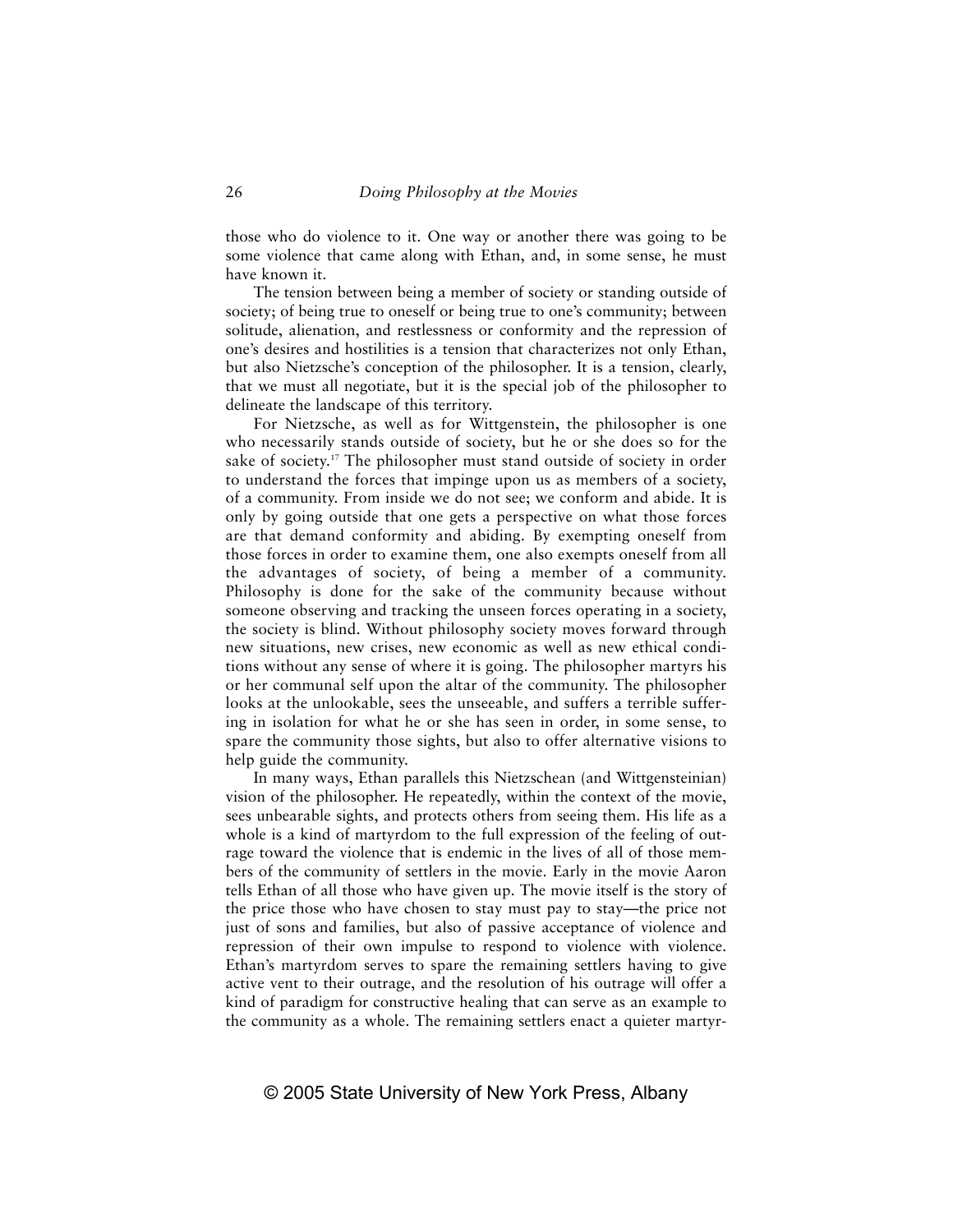dom for the sake of those who will come after them, as Mrs. Jorgensen describes in her "Texacans" speech. Those, in turn, enacted a martyrdom for our sakes, we who are here now.

Ethan in a very Nietzschean mode, is a kind of warrior/philosopher spirit. He is the outsider who confronts the even further outsider who is, ultimately, a kind of projection of our own worst self—the guilty Other on to whom we press our own worst outrages. What Ethan (hence we) will have to recognize is that this guilty Other is just like himself (ourselves), is a version of himself. This is the knowledge that he has gone in search of, but it is not knowledge that he particularly wants to own. It is a painful knowledge, and I take it that it is, in part, Ethan's ambivalence about its acquisition that extends his search over such a long period of time. It is knowledge that will muddy the pure, clarified world of vengeance with complexity. This knowledge will have to be forced upon Ethan, he must be compelled to confront it—as will we. This knowledge is really an acknowledgment. It is an acknowledgment of something that has always been right there before us, "in plain view." It is something of which we must be reminded.

The method by which Ford enacts this function of reminding, of compelling this acknowledgment, both within the context of the movie (with respect to Ethan) and outside the movie (with respect to us), one could equally well describe as Wittgensteinian or Nietzschean or Socratic. What is compelling about it ultimately comes from something that is already in us. Ford engages it by making an appeal to those parts of us that he sees but we do not. What Ford sees in us that we do not see is our temptation to over-simplify, our fantasies of pure good and evil, our willingness to identify with the strong over the weak in order to deny our own weakness. He sees those things as well as other parts of us that are in conflict with those, for example, our sense of justice, our sense of honesty, our sympathy for the disenfranchised, our awareness of complex motivations, of other points of view, of our own need to be understood in all of our own contrariness. Ford simultaneously appeals to both sides of these conflicting dispositional attitudes of, say, oversimplifying versus acknowledging complexity, at various moments within the film. These appeals work to prick us like the sting of conscience.

I have already discussed one such situation; our conflicting desires with respect to Ethan upon his return to his brother Aaron's homestead. We desire for Ethan to leave, to continue in the heroic loner mode and not to capitulate to the demands of family, routine farm life, and community. We are immediately confronted, however, with the price of our wishing the destruction of Ethan's family, the homestead, and all that Ethan returned for—and so we are forced to confront our real complicity and the cost behind what we wish for. Our response is horror, but just as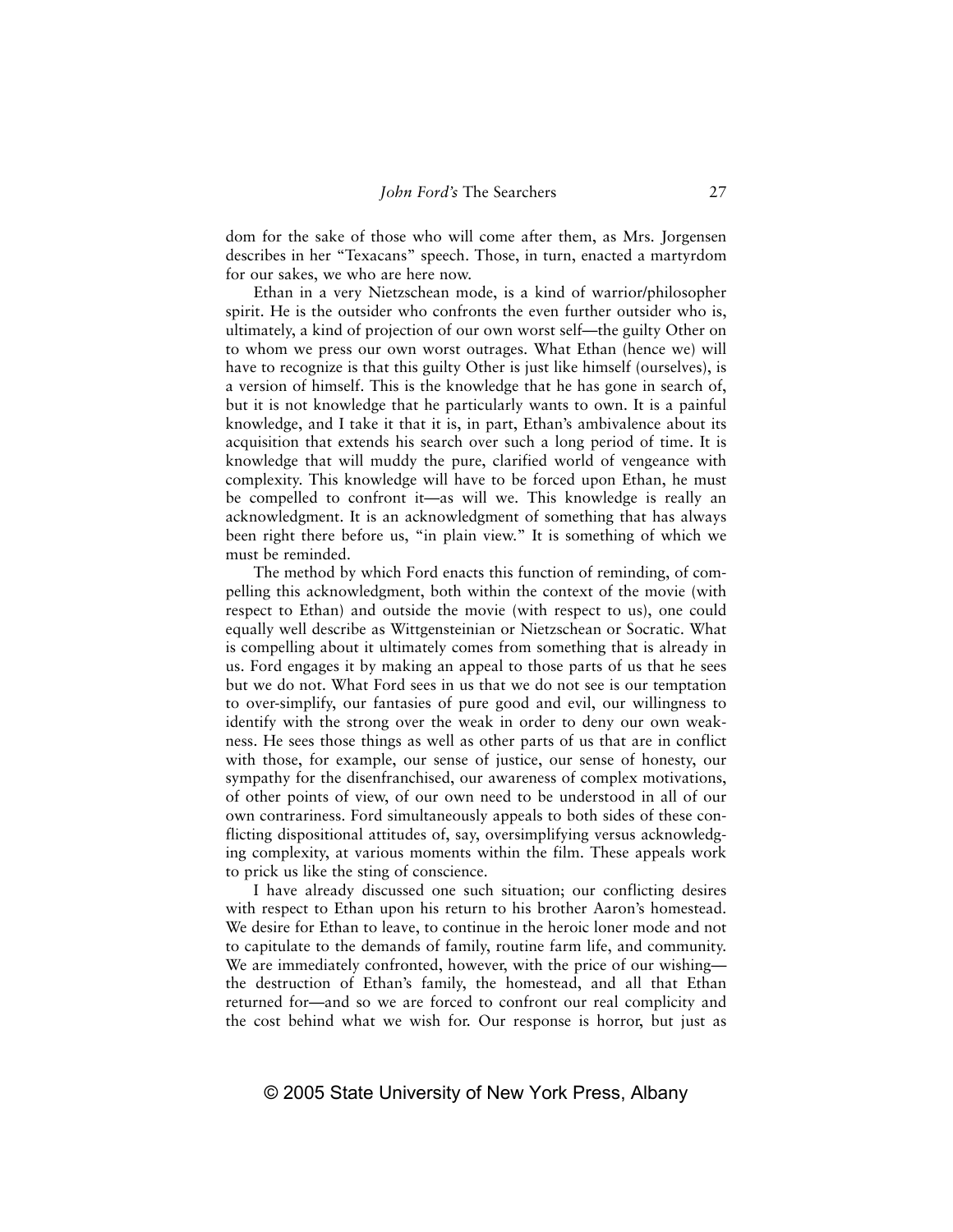Ethan does, we pass on the blame. We are not yet ethically educated enough to acknowledge our own complicity, and so we identify even more with Ethan in the hopes of having our own guilt expiated through his search for expiation through vengeance.

This pattern is repeated throughout *The Searchers*. The pattern is that of our being led to identify with Ethan, or another character, then our being confronted with what that identification really entails, what it really commits us to. That is the landscape in which we often lose our way. The predominant theme that this pattern draws attention to in *The Searchers* is the theme of racism. These moments are often fairly subtle. When Charlie McCorry comes courting Laurie he seems so inept at this that we feel a certain compassion and sympathy for him, or at least pity. When he laughs out loud and says, "So he married a squaw! Ha ha ha!," there is some recoil from our growing sympathy for him. We withdraw at this surprisingly racist attitude (which actually seems to be shared by all present except Mrs. Jorgenson), especially as a claim is simultaneously being made on our sympathy and understanding by Look, the "squaw" to whom Charlie is referring.

The scenes with Look appeal to similarly conflicting dispositions in us. We are tempted to be and are amused by Marty's inadvertent marriage to Look, but we are then confronted with the gross mistreatment of Look by both Marty and Ethan. Look is presented as entirely innocent in all of the transactions and as acting in good faith. There is something that is at once amusing and shocking in Marty's kicking her out of bed when she has lain down next him in wifely dutifulness. In case any have missed the poignancy here, perhaps by reading Ford's response into Ethan's response, in the very next scene we find Look inexplicably slaughtered by cavalrymen along with a group of other Indians, mostly women and children. Ford's point about the pervasiveness and the perversity of violence, especially against innocents, cannot be denied.

There is the sting of Laurie's racism when she tells Marty, after her own wedding to Charlie McCorry has been disrupted and Marty is again determined to leave her in pursuit of Debbie, that Martha, Debbie's mother, would have wanted her dead rather than married to an Indian (a remark rendered additionally incoherent by Laurie's own desire to marry Marty, who is part Cherokee). It is a startling insight that we suddenly get into Laurie's character and quite unwelcome. The scene is complicated because we like and identify with Laurie, especially with her frustration with Marty, and would feel sympathetic to nearly any subterfuge she might try to employ to get him to stay, but when the virulence of her racism is suddenly revealed (that Debbie is better dead than with an Indian), it is shocking.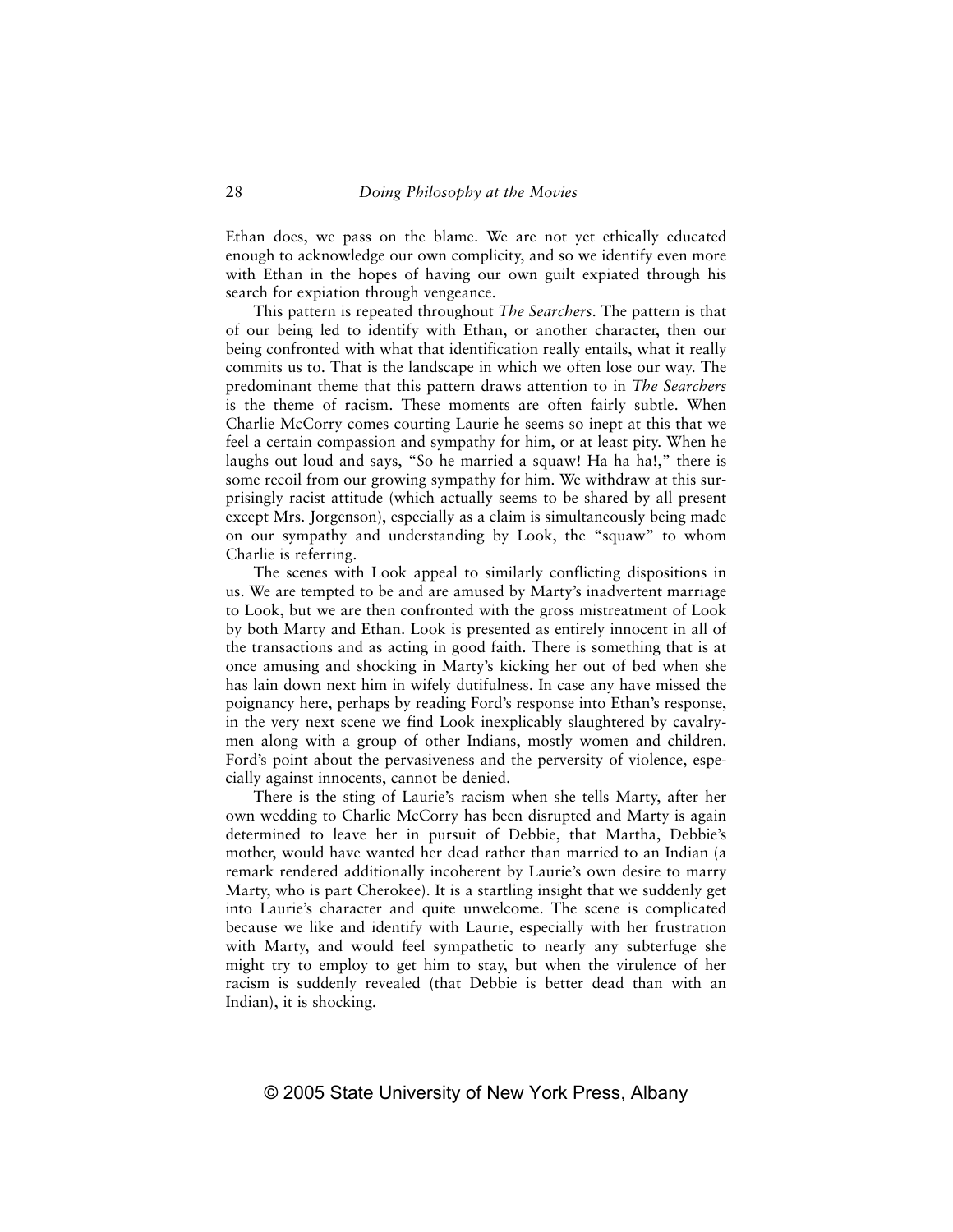The most striking scene of all of Ford's stinging our conscience occurs between the two situations described earlier. In spite of setbacks, our affection, trust, and identification with Ethan grows throughout the movie until a scene in which his absolute Otherness to us is most forcibly pressed upon us, and our own confusion is echoed by Marty. The scene takes place as part of the story within a story that is retold in Marty's letter to Laurie. After an apparently peaceful trading encounter with some Indians, and Ethan's indulging and amused response to Look, there occurs a scene that, as Marty says, "I ain't got straight yet." There is no getting it straight. Ethan and Marty come upon a herd of buffalo. Our sympathy and identification with Ethan are at their highest. The search seems to have been more clearly focused on Scar and less on killing Debbie, and Ethan has proven himself both knowledgeable and accepting of Indians.

He seems now more than ever before sympathetically heroic—more skilled, knowledgeable, and in control than anyone else in the film. It is at just this point that Ethan seems to go completely crazy, randomly shooting as many buffalo as he possibly can, killing them, as he says, for the sole purpose of depriving any Indians from ever getting them, so that they might starve instead. It is an extremely disturbing scene, and the point is to shock us into acknowledging our own complicity with what we really know to be a madman's vicious quest for vengeance. Our response is, "Don't do that! Don't kill the innocent buffalo!," but of course, that is just what he, and we along with him, have been symbolically doing all along, attempting to make life impossible for, i.e., to kill, the Indians. A reassessment is suddenly called for. After that scene we are much more careful about Ethan, as, indeed, we ought to be. Our care will continue right up to the end of the movie and the ultimate confrontation between Ethan and Debbie. In that confrontation we cannot be sure what Ethan will do. We know what we want him to do, what he needs to do, what he ought to do; but he's crazy with hate for Indians, and he could do anything. It is for this reason that the relief is so palpable when he reaches down and lifts Debbie up into his arms and says, "Let's go home, Debbie."

In *The Searchers*, Ford is confronting us with our own conflicting impulses, especially our impulses toward identifying others as Others, white characters as good versus Indian characters as evil (i.e., with our own racist tendencies). He does this in the very Socratic manner of tempting us to commit ourselves to one position, and then subtly exposing us to the fact that our original simple commitment conflicts in very complex ways with other commitments that we have, e.g., commitments against racism, against dehumanizing others, against random acts of violence, against revenge.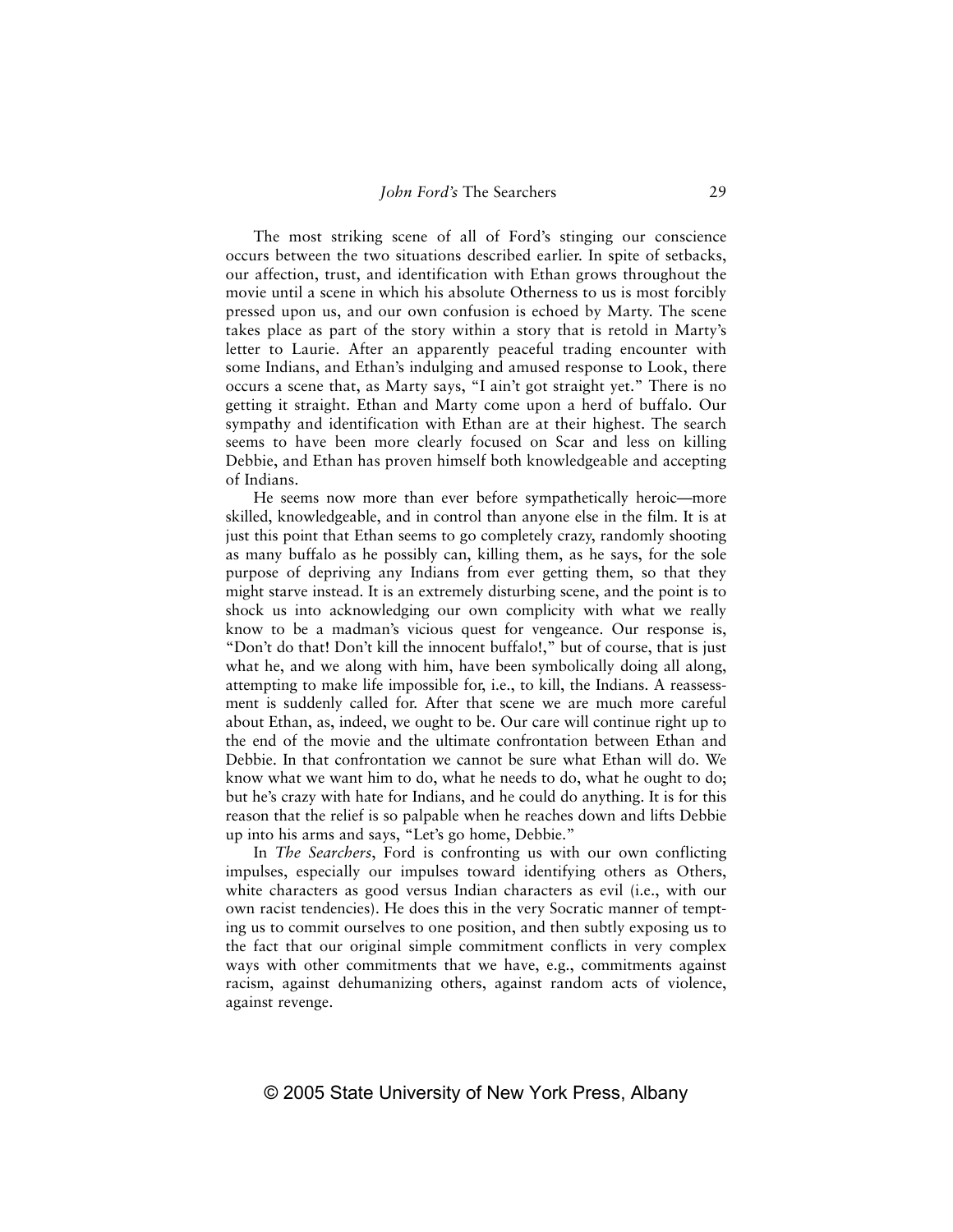I have suggested that there is something in Ethan which resists finding Scar, that some part of Ethan does not want to confront what Scar means to him—which would account for why the search takes so long (five years) and for why in the end it is not Ethan but Mose who actually finds Scar. When Ethan finally confronts Scar they are presented as standing close and face-to-face; their words even seem to mirror each other's. It is a scene that is as close to a physical enactment of Aristotle's description of two friends perceiving each other, and hence seeing in the other a part of themselves to which they would otherwise be blind, seeing their own reflection in the other, as I can imagine.<sup>18</sup> The irony, however, is that these two people are bitter enemies, which makes the scene a kind of Fordian extension of Aristotle. Where Aristotle describes how we can be made aware of our own goodness as it is reflected in our friend, Ford shows how we might be led to see our own evil through a confrontation with our enemy. The two move into Scar's teepee, his home, and Scar tells a tale of the murder of his family and of the need for vengeance that is virtually identical to Ethan's own story.

It is then that Scar says that for this he has taken many scalps. He has one of his wives (it turns out to be Debbie herself) show them the war lance with five scalps on it. Later, when Marty suspects that Ethan plans to kill Debbie rather than save her and expresses his concern, Ethan tells him that one of the scalps on Scar's war lance was Marty's mother's. Ethan's intent seems to be to incite in Marty the same hatred and desire for vengeance that he feels. It is a puzzling scene—how could Ethan possibly have recognized Marty's mother's scalp—that connects with another puzzling scene earlier in the movie. Very early in the movie Ethan denies that there is any special connection between himself and Marty. "I just found you is all." Here, however, he is able to recognize Marty's mother from a few strands of hair, which suggests a pretty intimate knowledge of her. There is a scene between these two scenes, when Ethan and Marty have been stymied in their search and have returned to the Jorgensons' ranch. Ethan and Marty are getting ready for bed in the bunkroom. They start to argue about whether Marty will continue searching with Ethan or stay behind at the Jorgenson's ranch and take care of what are now Ethan's cattle. Marty insists on continuing with the search and Ethan says, "Marty, there is something I have to tell you. . . ." Marty angrily interrupts him saying he knows what Ethan is going to say, but it is pretty clear that Marty does not know what Ethan was going to say, and neither do we. We never do learn what Ethan was going to say. Clearly it was something to make Marty more willing to stay behind at the ranch. It seems possible that it had something to do with Marty's mother, perhaps even something to do with Ethan and Marty's mother. What it was, though, the movie never says and we will never know.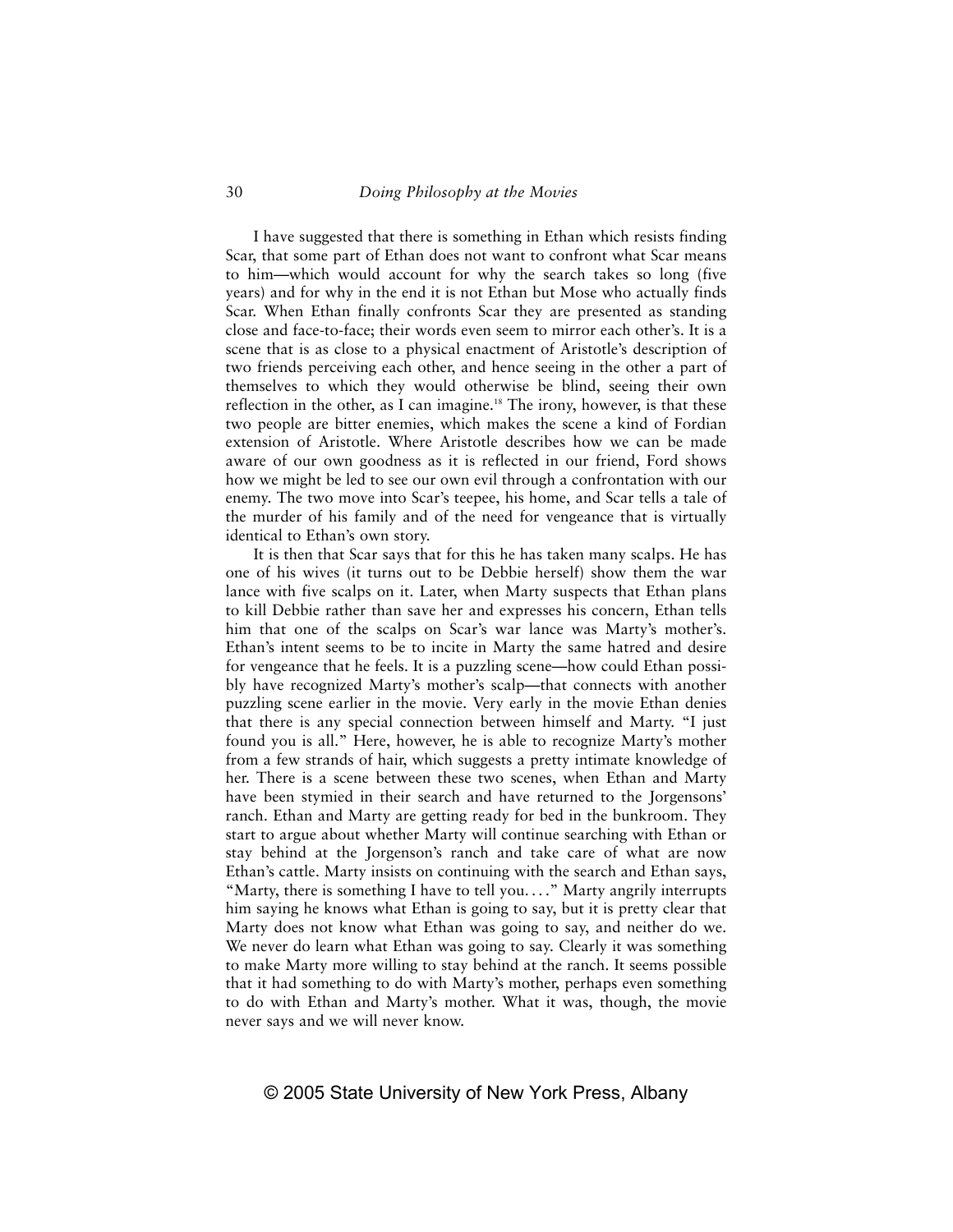To return to the scenes that follow the encounter with Scar, there are two scenes involving the mouth of a cave that seems inescapably symbolic. The cave symbolizes, as a womb metaphor, a kind of death/rebirth for Ethan, a return to a more innocent condition after the confrontation with, and then being routed by, Scar and his braves. It also becomes the scene of Ethan's attempt to make a home and a family of his own,<sup>19</sup> a home that is spacious and natural compared to the confined home of his brother, and a family out of the adoption of the part-Indian Marty as his own son, which serves as an acknowledgment not only of Marty as someone valuable to him, but also of his own Indian-like nature. This may be a moment of an even deeper acknowledgment of Marty but again we will never know because Marty will refuse this overture of family by Ethan. It is appropriate that he does so because, although wounded and apparently softened (with respect to Marty) after his confrontation with Scar, Ethan still refuses to acknowledge Debbie as a legitimate relative, as his, which signifies his continuing self-deception and need for revenge. In the end it is Marty and not Ethan who kills Scar. If this were a movie about vengeance then that would be a terrible failure. The fact that Marty kills Scar for relatively good reasons, i.e., in self-defense while rescuing Debbie, saves Ethan from his own worst side, and so allows for Ethan's redemption through an act of mercy and love. Ethan then completes his own savage tragedy by scalping the dead Scar. In this, the final acknowledgment of his own similarity to Scar, this expression of his own raw savagery, he is set free to finally embrace Debbie rather than kill her.<sup>20</sup>

In *The Searchers*, Ethan and Marty traverse a vast and complicated landscape. What prompts them to this traverse, this search, may be a kind of sickness, a kind of madness, but it is an important kind of sickness. How important depends on how far we are willing to go to understand it. Ethan's restlessness and roaming can be read as an analogue for the disquiet that we all feel from time to time about the uncertainty and potential for violence that is in the world, that is in us. The sickness is not the disquiet, but our attempt to ignore it or avoid it by means of a displacement that is really a self-deception. This is what Wittgenstein refers to as the sickness or the madness of philosophy (in the bad sense). The remedy, the way toward a kind of health, the way home, is by coming to know the landscape of the world, to know what to expect from the world, and, more importantly, from ourselves. The problem of coming to know ourselves, our own landscape, is a philosophical problem. We may help ourselves resolve this problem by paying attention to the way, in a movie, that a man learns it his duty to deliver a girl back to her community.

What is it, finally, that makes it possible for Ethan to embrace Debbie rather than try to kill her? It is my contention that the search for her took so long in part because he did not really want to find her. He did not want